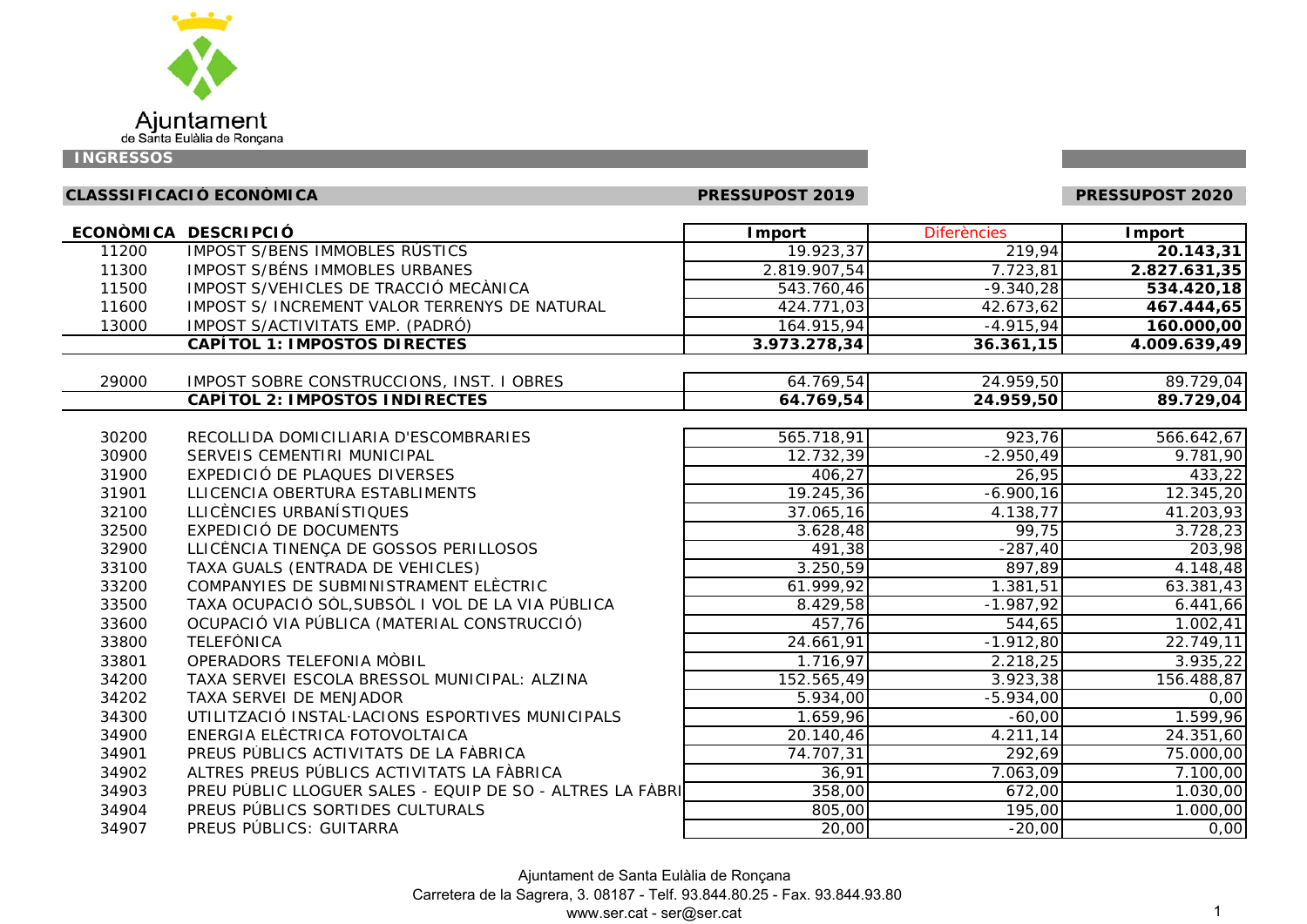

# **CLASSSIFICACIÓ ECONÒMICA PRESSUPOST 2019 PRESSUPOST 2020**

PRESSUPOST 2020

|       | ECONÒMICA DESCRIPCIÓ                                   | <b>I</b> mport | <b>Diferències</b> | Import       |
|-------|--------------------------------------------------------|----------------|--------------------|--------------|
| 34909 | PREUS PÚBLICS: LABORS                                  | 17,50          | $-17,50$           | 0,00         |
| 34912 | PREUS PÚBLICS: ALTRES CURSOS                           | 3.560,86       | $-3.560,86$        | 0,00         |
| 34915 | TALLER MANUALITATS BIBLIOTECA                          | 0,00           | 0,00               | 0,00         |
| 34950 | PREU PÚBLIC LLIBRES BIBLIOTECA                         | 216,00         | $-216,00$          | 0,00         |
| 34960 | PREU PÚBLIC ACTIVITATS PINEDES CASTELLET               | 6.000,00       | $-5.500,00$        | 500,00       |
| 34980 | PREU PÙBLIC: VENDA BOSSES I SAQUES (RESIDUS)           | 0,00           | 2.819,39           | 2.819,39     |
| 35000 | <b>CCEE</b>                                            | 0,00           | 0,00               | 0,00         |
| 39101 | <b>MULTES</b>                                          | 20.543,65      | $-3.685,91$        | 16.857,74    |
| 39120 | <b>MULTES</b>                                          | 0,00           | 0,00               | 0,00         |
| 39211 | RECÀRREC DE CONSTRENYIMENT                             | 2.099,23       | $-651,23$          | 1.448,00     |
| 39300 | <b>INTERESSOS DE DEMORA</b>                            | 15.329,55      | 6.288,57           | 21.618,12    |
| 39900 | RECURSOS EVENTUALS I IMPREVISTOS                       | 5.818, 37      | 4.977,87           | 10.796,24    |
| 39901 | INGRESSOS PER ACTIVITATS CULTURALS A LA FÀBRICA        | 11.051,40      | $-1.871,04$        | 9.180,36     |
| 39903 | <b>INGRESSOS FESTES</b>                                | 3.840,00       | 78,00              | 3.918,00     |
| 39904 | INGRESSOS FESTES CULTURALS                             | 3.800,00       | $-3.800,00$        | 0,00         |
| 39910 | INGRESSOS PLA DE RESIDUS                               | 115.695,18     | 4.304,82           | 120.000,00   |
| 39912 | INGRESSOS DIVERSOS POLICIA LOCAL                       | 3.596,78       | $-1.268,56$        | 2.328,22     |
| 39920 | RECURSOS EVENTUALS I IMPREVISTOS. SINISTRES RECOBRATS. | 4.652,13       | $-670,63$          | 3.981,50     |
| 39961 | INGRESSOS ACTIVITATS FESTES CULTURALS                  | 0,00           | 0,00               | 0,00         |
| 39962 | <b>TAXA MERCAT</b>                                     | 6.591,00       | 1.368,60           | 7.959,60     |
| 39963 | INGRESSOS DIVERSOS GRUA MUNICIPAL                      | 1,00           | 0,00               | 1,00         |
| 39964 | INGRESSOS DIVERSOS PROMOCIÓ ECONÒMICA                  | 1,00           | 0,00               | 1,00         |
| 39965 | INGRESSOS EXECUCIONS SUBSIDIÀRIES                      | 1,00           | 0,00               | 1,00         |
| 39966 | INGRESSOS DIVERSOS ANIMALS                             | 1,00           | 0,00               | 1,00         |
| 39967 | INGRESSOS DIVERSOS FINALISTES DE JOVENTUT              | 1,00           | 0,00               | 1,00         |
| 39968 | INGRESSOS SORTIDES ESCOLA BRESSOL ALZINA               | 1,00           | 0,00               | 1,00         |
| 39969 | <b>INGRESSOS SORTIDES CULTURALS</b>                    | 1,00           | 0,00               | 1,00         |
| 39970 | INGRESSOS REFACTURATS ENERGIA ELÈCTRICA CAMP DE FUTBO  | 1,00           | 0,00               | 1,00         |
| 39989 | APORTACIO VEÏNS CONVENI FONT D'ABRIL                   | 0,00           | 1,00               | 1,00         |
| 39999 | INDEMNITZACIÓ ESCOLA BRESSOL                           | 0,00           | 1,00               | 1,00         |
|       | CAPÍTOL 3: TAXES, PREUS PÚBLICS I ALTRES INGRESSOS     | 1.198.851,46   | 5.133,59           | 1.203.985,05 |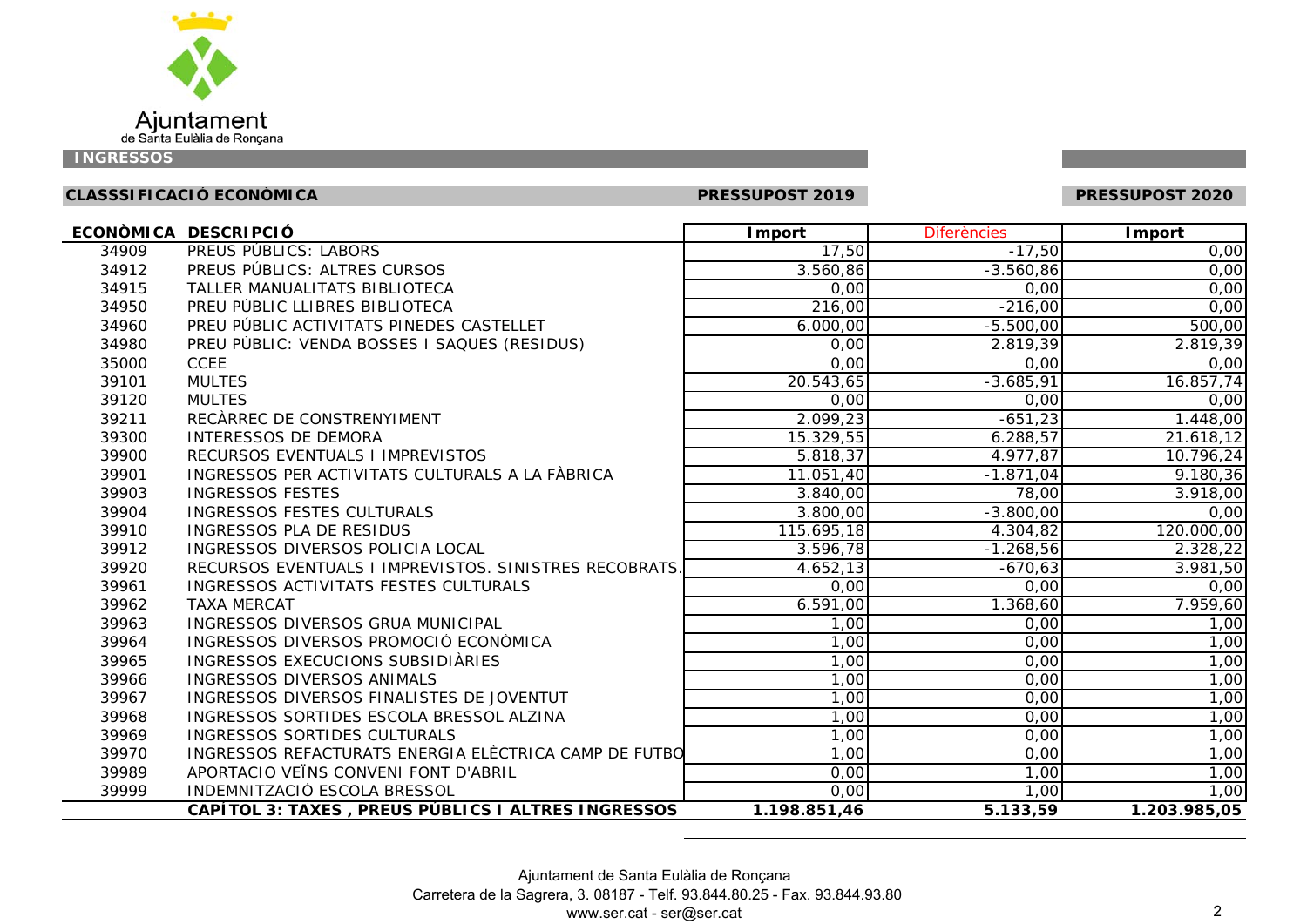

# **CLASSSIFICACIÓ ECONÒMICA PRESSUPOST 2019 PRESSUPOST 2020**

PRESSUPOST 2020

|       | ECONÒMICA DESCRIPCIÓ                                      | <b>I</b> mport | <b>Diferències</b> | <b>Import</b> |
|-------|-----------------------------------------------------------|----------------|--------------------|---------------|
| 42000 | PARTICIPACIÓ EN ELS TRIBUTS DE L'ESTAT                    | 1.390.123,04   | 39.649,00          | 1.429.772,04  |
| 42001 | PARTICIPACIÓ EN ELS TRIBUTS DE L'ESTAT. LIQUIDACIÓ EXERCI | 25.000,00      | 0,00               | 25.000,00     |
| 45000 | PARTICIPACIÓ FONS COOPERACIÓ LOCAL DE CATALUNYA           | 146.715,74     | 0,00               | 146.715,74    |
| 45080 | SUBVENCIONS GENCAT: PUOSC MANTENIMENT                     | 56.938,31      | 0,00               | 56.938,31     |
| 45081 | SUBVENCIONS GENCAT: JOVENTUT                              | 11.000,00      | 0,00               | 11.000,00     |
| 45082 | SUBVENCIONS GENCAT: JUTJAT DE PAU                         | 4.650,00       | 0,00               | 4.650,00      |
| 45083 | SUBVENCIONS GENCAT: INSTITUT CATALÀ DE LA DONA            | 960,00         | 0,00               | 960,00        |
| 46100 | SUBVENCIÓ DIBA: FINANÇAMENT ÀMBIT BENESTAR SOCIAL         | 36.000,00      | 0,00               | 36.000,00     |
| 46101 | SUBVENCIONS DIBA                                          | 20.000,00      | 0,00               | 20.000,00     |
| 46102 | SUBVENCIÓ DIBA: JOVENTUT                                  | 10.000,00      | 0,00               | 10.000,00     |
| 46103 | SUBVENCIÓ DIBA: AJUTS DE MENJADOR ENSENYAMENT             | 1,00           | 0,00               | 1,00          |
| 46104 | SUBVENCIÓ DIBA: URGÈNCIA SOCIAL                           | 1,00           | 0,00               | 1,00          |
| 46105 | SUBVENCIÓ DIBA: PROMOCIÓ ECONÒMICA                        | 0,00           | 2.500,00           | 2.500,00      |
| 46106 | SUBVENCIÓ DIBA: SERVEIS SOCIALS BÀSICS                    | 24.800,00      | 0,00               | 24.800,00     |
| 46107 | SUBVENCIÓ DIBA: SERVEIS SOCIALS BÀSICS XARXA              | 56.167,00      | 56.167,00          | 112.334,00    |
| 46108 | SUBVENCIÓ DIBA: PROGRAMA LOCAL SUFICIÈNCIA FINANCERA      | 0,00           | 0,00               | 0,00          |
| 46109 | SUBVENCIÓ DIBA: IGUALTAT I GENERE                         | 0,00           | 10.000,00          | 10.000,00     |
| 46116 | SUBVENCIÓ DIBA: BEQUES ESPORTIVES                         | 3.000,00       | 0,00               | 3.000,00      |
| 46125 | SUBVENCIÓ DIBA: PARXEJAT                                  | 90.000,00      | 0,00               | 90.000,00     |
| 46130 | SUBVENCIÓ DIBA: ESCOLA BRESSOL CURS 2017-2018             | 50.000,00      | 0,00               | 50.000,00     |
| 46131 | SUBVENCIÓ DIBA: ESCOLA BRESSOL CURS REGULARITZACIÓ AN     | 0,00           | 0,00               | 0,00          |
| 46180 | SUBVENCIÓ DIBA: CULTURA                                   | 1.200,00       | 5.200,00           | 6.400,00      |
| 46199 | SUBVENCIÓ DIBA: SUPORT A LA SOLVÈNCIA FINANCERA LOCAL     | 0,00           | 0,00               | 0,00          |
| 46501 | SUBVENCIÓ CC TS PROFESSIONALS (1 EDUC 1 TREBALLADORA S    | 45.972,82      | 0,00               | 45.972,82     |
| 46502 | SUBVENCIÓ CC SERVEI ATENCIÓ DOMICILI (SOCIAL)             | 16.334,20      | 0,00               | 16.334,20     |
| 46503 | SUBVENCIÓ CC URGÈNCIA SOCIAL                              | 5.136,27       | 0,00               | 5.136,27      |
| 46504 | SUBVENCIÓ CC DONA (SIAD)                                  | 700,00         | 0,00               | 700,00        |
| 46505 | AJUTS DE MENJADOR (CURS 18/19)                            | 35.000,00      | 0,00               | 35.000,00     |
| 46506 | SUBVENCIÓ CC POBRESA ENERGÈTICA                           | 4.054,95       | 0,00               | 4.054,95      |
| 46507 | SUBVENCIÓ CC ALTRES                                       | 1.000,00       | 0,00               | 1.000,00      |
| 46508 | SUBVENCIÓ CC SERVEI ATENCIÓ DOMICILI (DEPENDÈNCIA)        | 10.000,00      | 0,00               | 10.000,00     |
| 46509 | SUBVENCIÓ CC JOVENTUT                                     | 9.100,00       | 0,00               | 9.100,00      |

Ajuntament de Santa Eulàlia de Ronçana

Carretera de la Sagrera, 3. 08187 - Telf. 93.844.80.25 - Fax. 93.844.93.80

www.ser.cat - ser@ser.cat 3